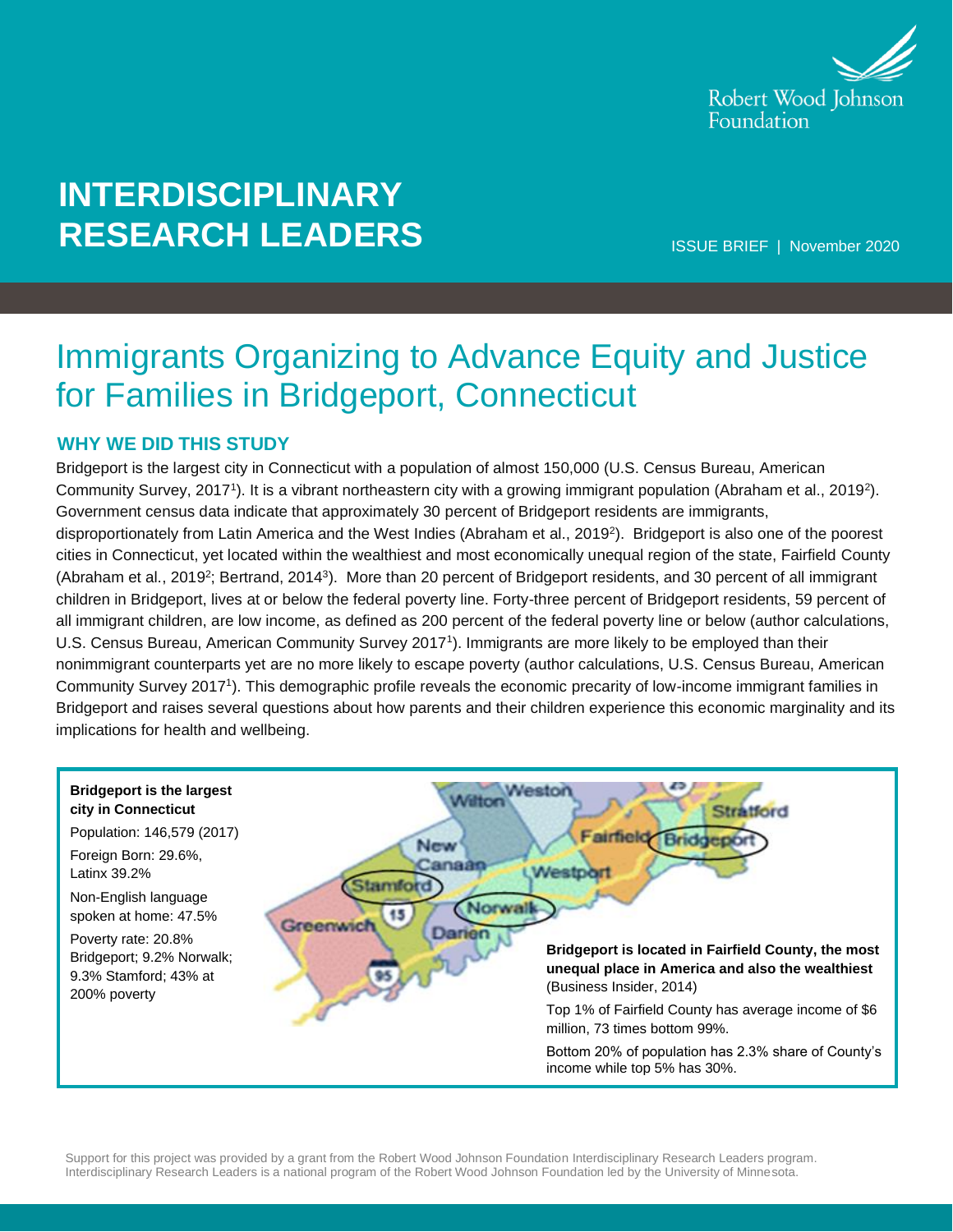To better understand the immigrant experience in Bridgeport – and particularly, to learn from immigrants *in their own voice* about their experiences working and raising children – we partnered with Make the Road Connecticut (MRCT). MRCT is a community organization in Bridgeport that helps immigrants participate in their communities and improve their educational and economic well-being through legal and support services, civic engagement, transformative education, and policy innovation. We ask the following research questions:

- What are the employment experiences of immigrants residing in Bridgeport?
- What are the caregiving and early learning opportunities in Bridgeport for the children of immigrant parents with diverse employment experiences?
- How do community factors (strengths and challenges) contribute to parents' work and caregiving strategies and their children's health and wellbeing?

We used a variety of data gathering approaches to answer these exploratory research questions including focus groups, interviews, youth photography (also known as the photovoice method, Wang et al., 1998<sup>4</sup> ), and secondary analysis of census and other survey data to gain insights on economic, social, and political sources of marginalization; immigrant experiences with paid work and caregiving; and the ways in which systems support or compromise access to key services and institutions.

We used a community-based participatory action research approach for this study that engaged youth and adults in activities to define community needs and identify community assets that could help to improve child and family well-being in Bridgeport.

#### **WHAT WE FOUND**

- Employment, caregiving, and health challenges are significant stressors for immigrant families in Bridgeport.
- Community infrastructure in Bridgeport is fragmented and under-resourced. Low quality jobs restrict economic mobility for immigrant families and these families lack good information and access to affordable, quality child care programs, educational supports, and health services.
- The current political climate heightens risks for immigrant families, especially for those with mixed citizenship status or those without documentation.
- Together with MRCT, Bridgeport immigrant families and community members are engaged in creative and effective strategies to advocate for their needs and address systemic barriers.

#### **Employment Conditions**

The immigrant residents of Bridgeport who we talked with in one-on-one interviews and focus groups discussed regularly experiencing economic hardship, food insecurity, and housing and transportation problems despite their high levels of labor force attachment. They described a variety of work experiences including jobs cleaning houses, taking care of other families' children, working as store clerks, in food preparation, as gardeners, day laborers and as home health aides. Most described wanting to work and enjoying many aspects of the work they do. However, their jobs paid low wages, and often entailed long commutes outside of the city (as far away as New York City), unreliable and inadequate public transportation, unpredictable work schedules, work during nonstandard hours, and few, if any, benefits.

**"No benefits at all. Um, and this is all because of the hours. You know, if you're working less than, um, you now, I think it is 30 hours, you don't get any benefits…So if there's a day, if I need the day off, I don't get paid for that. You know, I don't get paid time off, I don't get, uh sick days, vacation days, you know, personal days, none of that stuff."**

*–Homecare worker whose employer will not allow her to work enough hours to qualify for benefits*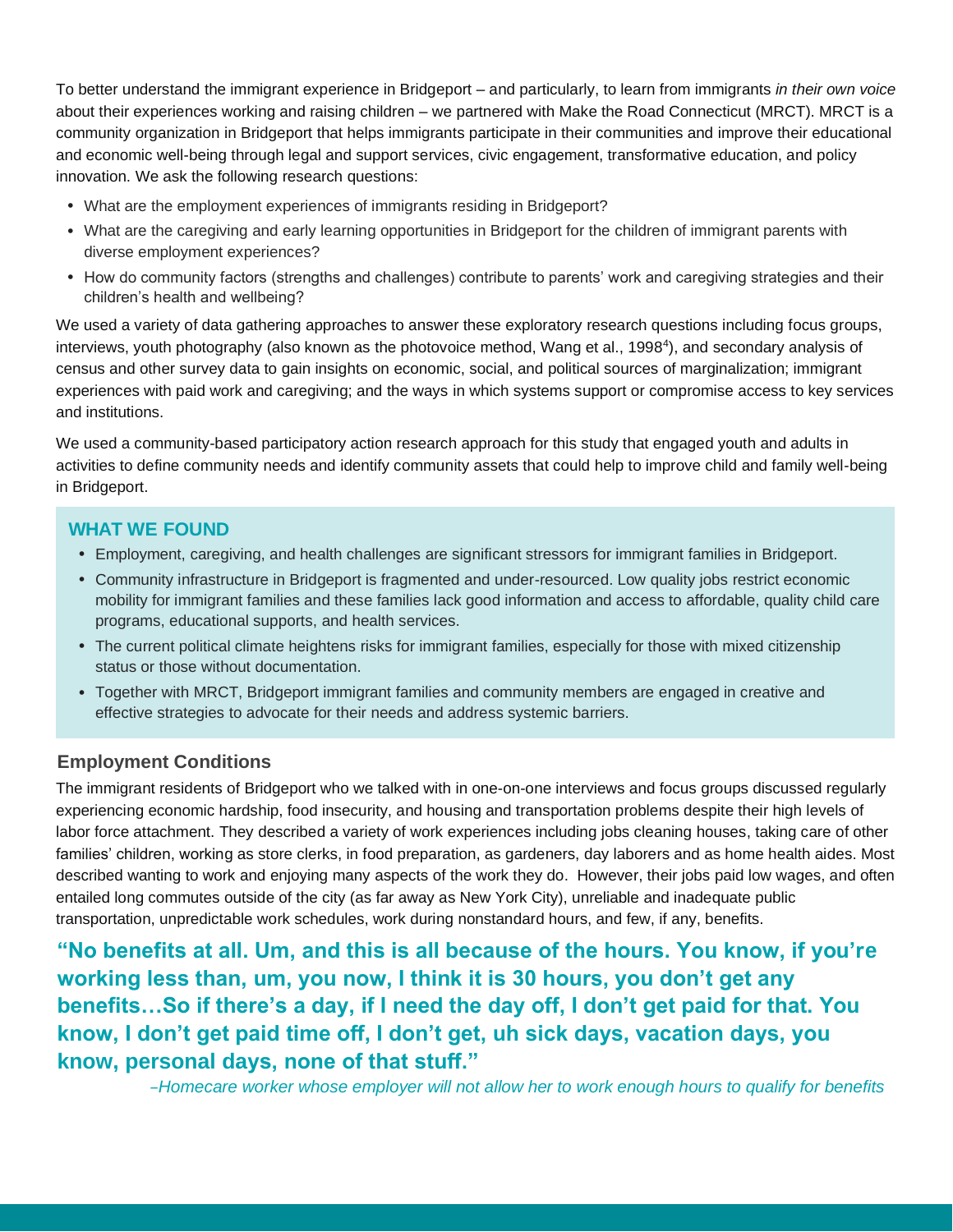In addition, study participants reported numerous workplace violations committed by their employers, including payment of wages lower than minimum wage, required overtime work off the clock, and the withholding of wages. In addition, in some cases immigration problems compromised job stability.

#### **Caregiving challenges**

The aforementioned job-related stressors were particularly difficult for parents who struggled to juggle paid work with caregiving responsibilities in a community with limited childcare and early education options. Most of the mothers we interviewed and who participated in focus groups reported looking for work near home so they could be nearby in case their children needed them, although some could only find work in neighboring communities. Additionally, parents reported disproportionately using informal care arrangements, such as relatives or friends, citing a need for flexibility around unpredictable and nonstandard work schedules, greater familiarity and trust in relative and friend caregivers, and the lower cost of informal arrangements. Formal childcare centers were described as in short supply, or too expensive, or in some cases not trustworthy. Several participants were unaware of existing government childcare subsidy programs or assumed that they did not qualify for these programs. Some participants mentioned that the high cost of childcare sometimes kept mothers out of the labor market altogether.

## **"It's difficult to find child care where they don't charge all that you earn working… I mean, you have to turn to your family because you have no choice. I mean, you have to work to pay your, your bills and you can't work just so that someone takes care of your child."**

#### *–Focus group participant discussing high cost of formal child care programs*

Parents of school-aged children indicated that they struggled to align work with children's needs, given limited bus routes, unsafe intersections, and poor lighting that caused safety concerns. We learned that many immigrant youth and parents who participate in MRCT activities are engaged in actions to improve transportation access and address school policies that punish children who experience interruptions at school due to transportation-related problems. Some mothers sought jobs that allowed them the flexibility to engage in their children's schooling and participate in school reform efforts to improve the quality of their children's education. Other parents expressed frustration that they worked long hours and too far from their children's school to get involved.

#### **Access to key services and institutions**

Both parents and youth that we spoke with expressed concern about inequitable opportunities and representation for Spanish-speaking parents. We learned about MRCT's Committee of Mothers in Action campaign to improve language access in schools and demand a voice in the decision-making process. Mothers spoke passionately about this work, and their successes with increasing representation on school committees and increasing access to interpreters and Spanishlanguage materials. Active participation in their children's schools was understood by parents as especially important in order to change the aforementioned transportation problems facing their children and to address longstanding concerns about under-resourced classrooms and buildings, inadequate course offerings, and other school-related problems affecting their children's education. To adequately engage in these issues, some immigrant parents needed to be able to communicate in Spanish with school officials.

Our study also addressed immigrant families' experiences with health care services for their children. Parents reported using a range of public health care facilities when they or their family members were sick or injured. Many also relied on home remedies and informal medical care from lay people in the community. Some parents did not seek formal clinical care services because of cost concerns. Problems with finding affordable healthcare, especially for families without insurance, were sometimes compounded by poor treatment by health professionals. Several interview participants reported being turned away from care or denied prescription refills, presumably due to a lack of insurance. Some participants felt they had been discriminated against because of their insurance status or their status as undocumented immigrants.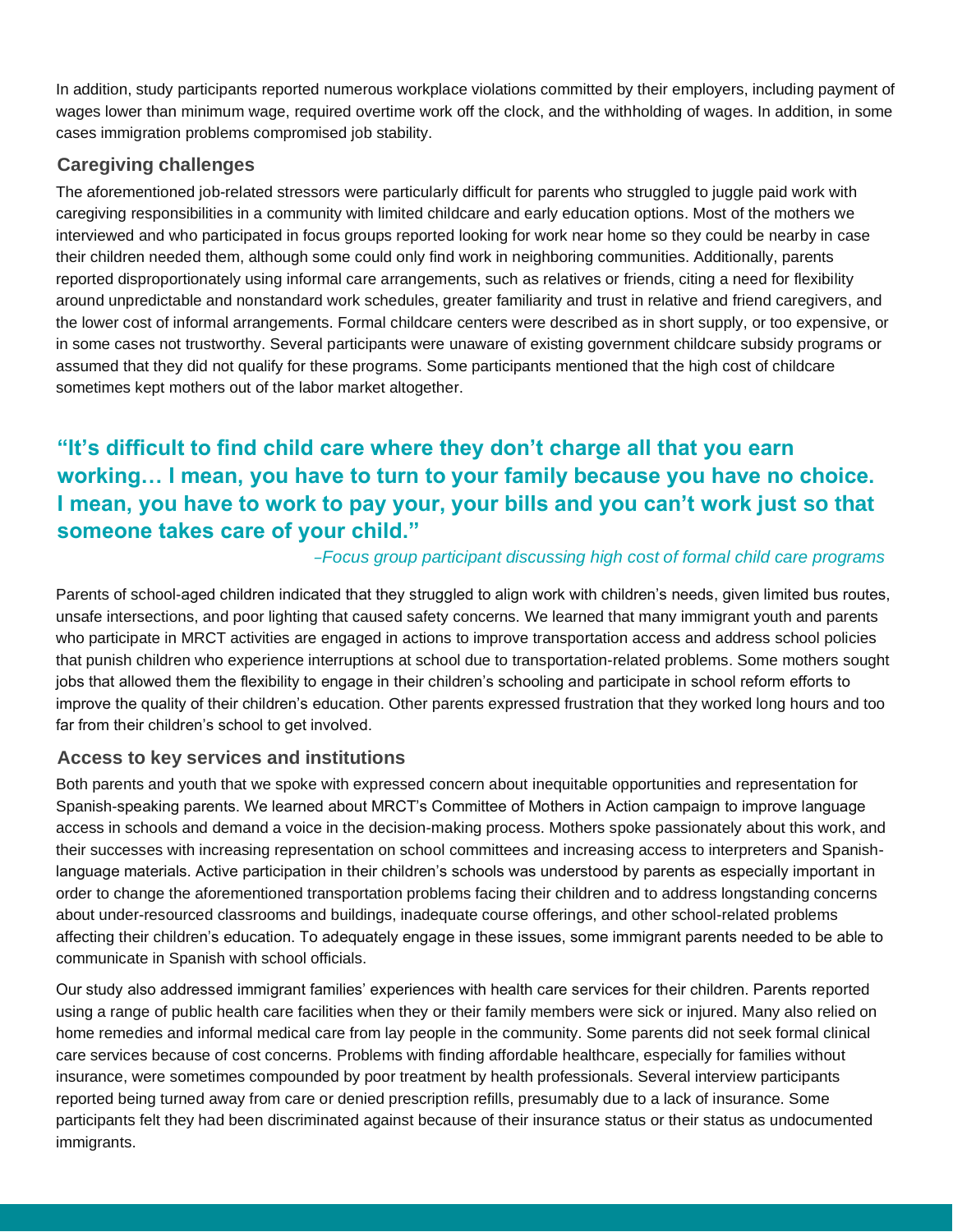### **"…We sometimes die because we're scared to go for, for a check-up because of the high prices and because they also don't give us the attention. When they know we don't have insurance, they put us aside."**

*–Focus group participant discussing discrimination experienced by health care providers*

#### **WHAT THESE FINDINGS MEAN**

Our findings on employment conditions are relevant to several ongoing employment policy reforms at local, state, and federal levels, such as those aimed at increasing the minimum wage, instituting mandatory paid sick day and leave policies, and fair work week policies that are intended to provide hourly employees with more advance notice of and greater input into their scheduled work hours. Our findings also underscore the importance of other kinds of assistance to reduce job stressors and employment-related problems. For example, help with immigration-related assistance and language supports might prevent avoidable work interferences or misunderstandings. And greater investment in public transportation – increasing the reliability and frequency of bus routes, for example – could reduce tardiness and absenteeism as would the provision of supplemental transportation services for workers with evening and nighttime hours, when public transportation may not be available or raises safety concerns for some workers.

Our findings also highlight the lack of affordable, high quality, formal childcare programs that align with families' work schedules and their limited knowledge of existing childcare subsidy programs and public preschool programs. Even when immigrant families qualify for government subsidy programs, they might lack information about how to apply or believe their children are not eligible due to parents' immigration status. Financial incentives to encourage home-based and center-based providers to participate in state subsidy programs and to extend hours beyond regular daytime schedules can increase both the affordability and availability of care to low-income immigrant families.

Regarding access to healthcare, our findings suggest several challenges that must be overcome in order to deliver affordable, high quality health care services to immigrant families. Given the precarious employment conditions of immigrant families, health insurance options delinked from jobs are critically important. That said, our findings indicated that families with and without insurance reported multiple challenges obtaining the health care services and medications they needed due to perceived discrimination from providers. Greater enforcement of anti-discrimination policies and the establishment of local trainings with providers about the health care needs of immigrant families might result in more positive treatment by the health care system.

Regarding both child care and health care services, to increase parental knowledge about low-cost programs and services, effective outreach that enlists the support of community institutions is critical. Information about programs and services can be disseminated through schools, doctors' offices, grocery stores, libraries, and immigrant-serving agencies like MRCT. The development of trusting relationships with individuals in these institutions is crucial, however, for maximum effectiveness.

Finally, immigrant families' concerns and fears across multiple domains have heightened in recent years due to the increased use of negative political rhetoric, legal practices and policies that heighten risks for undocumented immigrants, mixed citizenship status families, and even legal immigrants. We learned through this study that immigrant families involved with MRCT have countered those risks through participation in mobilization, education, and advocacy efforts to protect the safety and well-being of their community members. These include the formation of special committees to focus attention on particular systemic inequities, and the development of trainings, such as know-your-rights trainings, educational workshops, and direct-action campaigns that engage policy makers and raise awareness. These activities are designed to equip community members to collectively and effectively advocate for themselves.